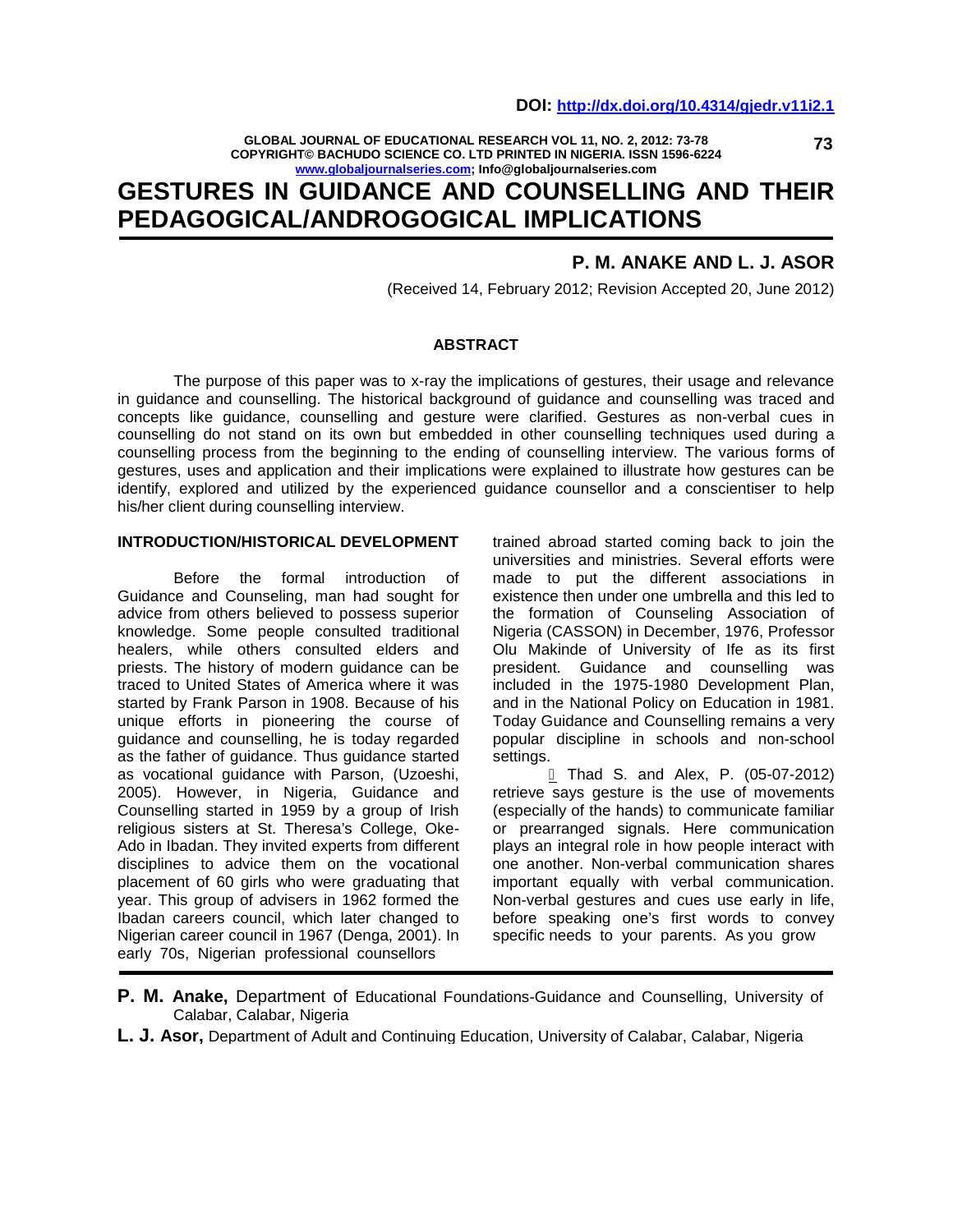older, your facial expressions, gestures, eye contact and even your voice help you transfer messages to the recipient (Carolyn Russell- Dielucas, 2011). Hence, the use of gestures in communication various from one culture to the next. In some cultures, such as those of Southern Europe and the middle east, people use the hand freely and expressively when they speak. In other cultures people use gestures less frequently and in a more subdued way. For example, nodding one's head up and down signifies agreement in western cultures, but in some part of India the gesture means the exert opposite. A common gesture used in United States – that of making a circle with the thumb and forefinger to indicate approval – is considered an insult and an obscenity in many areas of the world (retrieved 15-07-2012).

### **Definition of terms Guidance**

Literarily, to guide means to direct or lead. Professionally, several scholars have defined it differently. To Denga (2001) it is a cluster of formalized educational services aimed at assisting an individual to attain the fullest self development and self-realization of his potential. In the

knowledge (the teacher) to the tabula rasa (empty mind) of the leaner.

To Shertzer and Stone (1976) guidance is a process of helping individuals to understand themselves and their world. Thus guidance aims at total development of individuals and provides information to students in the areas of education, vocational and personal-social. It helps individuals understand themselves and attain fullest development and self-realization. Guidance offers a cluster of services including counselling, information, appraisal, placement, referral, follow-up and evaluation services.

### **Counselling**

Counselling is one of the services performed under guidance. It is defined as a learning process in which a person who has problem (client) is helped by a professional (counsellor) to behave in a rewarding manner (Onomuodeke, 2003). Counselling involves a face to face interaction and person to person relationship. Counselling is aimed at assisting normal individuals overcome their stressful incapacitating situations which could be educational, vocational or personal-social in nature. Counselling processes according to

 $(2008)$  include consultation, discussion, exchange of ideas, advice and decision-making. In counselling a therapeutic relationship of warmth, tolerance, respect and security is created. A prominent andragogist, Knowles (1970), see counseling as the art and science of helping the client to discover for himself the purpose and motivation that will help achieved his desired goals

Consequently, counselling is regarded as the heart of guidance as it provides a forum for interaction, a link between the client and the counsellor. Hence guidance and counselling are twin terms expected to work together in order to help an individual to find a satisfactory and effective solution to his problems.

### **Gesture**

Hornby (2006) defined gesture as a movement that one makes with his hands, head, face or any body part to convey a particular meaning. He further described it as something that one does or says to show a particular feeling or intention. Gesture also known as non verbal clue is one of the techniques a counsellor explores and utilizes in a counselling relationship as will be fully expounded in this paper.

Similarly, Pavlovic, Sharma & Huang (1997) defines gesture as a motion of the body or limbs expressive of sentiment or passion: any action or posture intended to express an idea or a passion, or to enforce or emphasize an argument, assertion or opinions. Thus gesture is a specific body movement that reinforces a verbal message or conveys a particular thought or emotion. Although gestures may be made with the head, shoulders or even the legs and feet, most gestures are made with the hands and arms.

Kendon (2004), defines gesture as a form of non-verbal communication in which visible actions communicate particular message, either in place or speech or together and in parallel with spoken words. Gestures include movement of the hands, face or other parts of the body. Gesture differs from physical non communication that does not communicate specific messages, such as purely expensive displays, proxemics or displays of joint attention. Gestures allow individuals to communicate a variety of feelings and thoughts, from contempt and hostility to approval and affection, often together with body language in addition to words when they speak.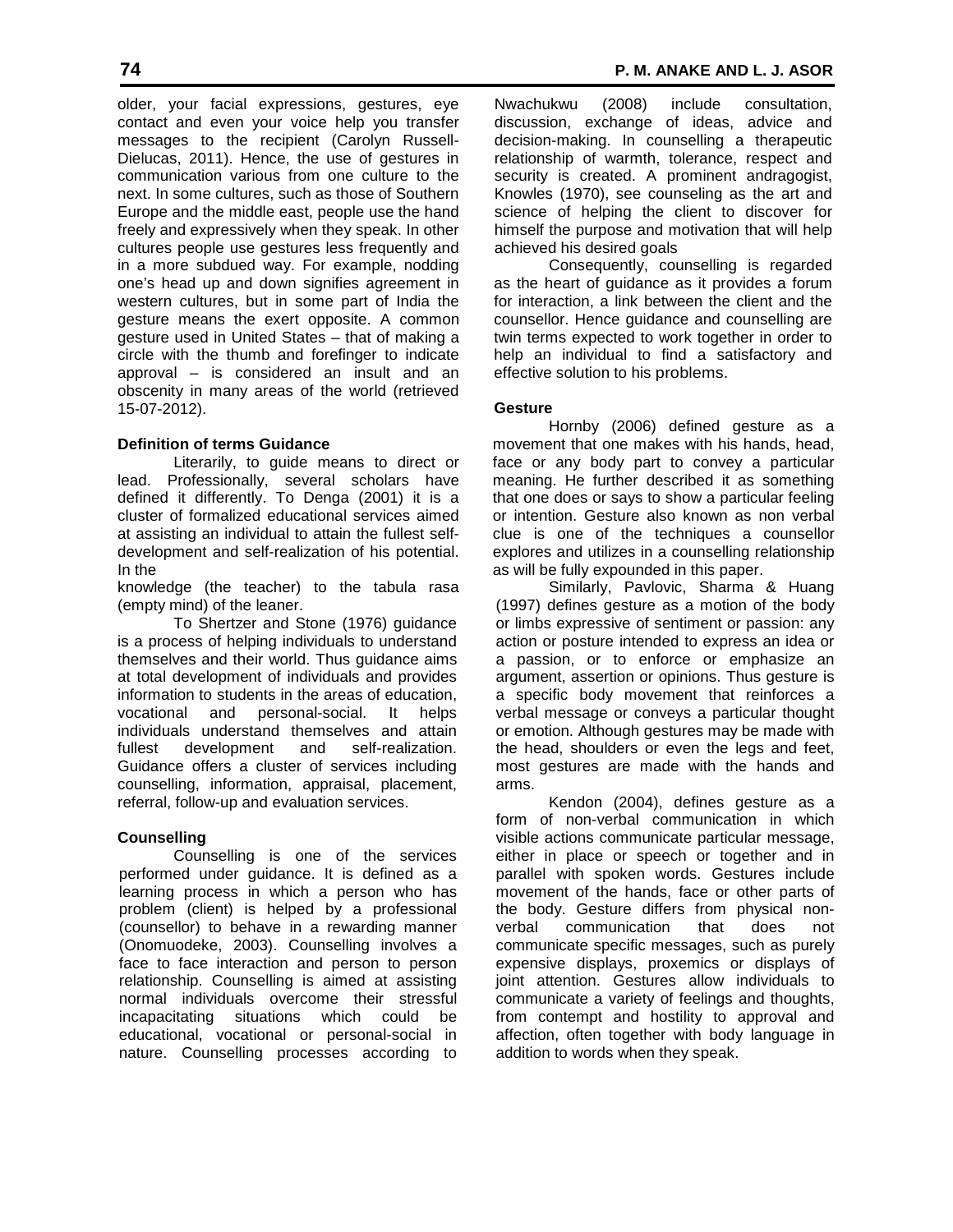Gannon, Emmorey, Smith & Braun (2009), defines gesture as a motion of the body or limbs expressive of sentiment of passion; any action or positive intended to express an idea or a passion, or to enforce to emphasize an argument, assertion or opinion.

Similarly, gestures, the movement of arms and hands are different from other body language in that they tend to have a far greater association with speech and language, while the rest of body indicates more general emotional state, gestures can have specific linguistic content. Hence, gestures have three phases; preparation, stroke and retraction. The real message is in the stroke, while the preparation and retraction elements consist of moving the arms to and from the result position, to and from the start and end of the stroke.

# **Gesture in Guidance and Counselling**<br>**Gestures** are embedded

are embedded in the counselling interview or process.

From the beginning of counselling session to termination, gestures or non-verbal clues take place from both the counsellor and the client to pass across meaningful messages; this though might not be done intentionally. But the counsellor utilizes it in the helping relationship.

To Njama-Abang (2002) communication does not only include words and their meaning, but posture, gesture, voice inflection and facial expressions. This implies that it involves verbal and non-verbal aspects. Words alone cannot make a good counsellor without the "body language" which often speaks louder than voice.

Nwachukwu (2008) noted that most people are good at hearing the verbal content of a language but difficult to attend to and understand the non-verbal part of what is communicated. The non-verbal part is the more important part of the message.

### **Various forms of gestures**

The following are the various forms of gesture:

- (i) Emblems;
- (ii) Iconic gestures;
- (iii) metaphoric gestures regulators and affect display;
- (iv) beat gestures

**Emblems:** These are specific gestures with specific meaning that are consciously used and consciously understood. They are use as substitutes for words and are close to sign language than everyday body language. For example, holding up the hand with all fingers closed in except the index and second finger, which and spread apart can mean "V for victory" or peace (if the palm is away from the body) or a rather rude dismissal if the palm is towards the body.

**Iconic gestures:** They are closely related to speech, illustrating what is being said, painting with the hands. For instance, when a person illustrate a physical item by using the hands to show how big or small it is. Iconic gestures are different from other gestures because they are used to show physical, concrete items.

Iconic gestures are also useful as they add detail to the mental image that the person is trying to convey, showing the first person or second person viewpoint that the person is taking. The timing of iconic gesture in synchronization with speech show whether they are unconscious or are being deliberately added for conscious effect. In an unconscious usage, the preparation for gesture will start before the words are said, while in conscious usage there is a small lag between words and gesture – which can make the speaker/counsellor appear manipulative.

**Metaphoric gestures:** When using metaphoric gestures, a concept is being explained. Gestures are in three-dimensional space and are to shape and idea being explained, either with specific shapes such as finger pinches and physical shaping, or more general waving of hands that symbolizes the complexity of what is being explained.

Under metaphoric gestures we have, regulators and affect displays. Regulators are used to control turn-taking in conversation, for example, in the way that a person completes what he/she is saying, may drop his/her arms, while the other person wanting to speak may raise an arm as if to grasp the way forward. Affect display is used to display emotion, from tightening of a fist to the many forms of selftouching and holding the self, covering or rubbing eyes, ears or mouth can say, "I do not want to see, hear/say this". Holding hands or the whole body can indicate anxiety as the person literally holds himself/herself. Self-preening can show a desire to be liked and can indicate desire of another.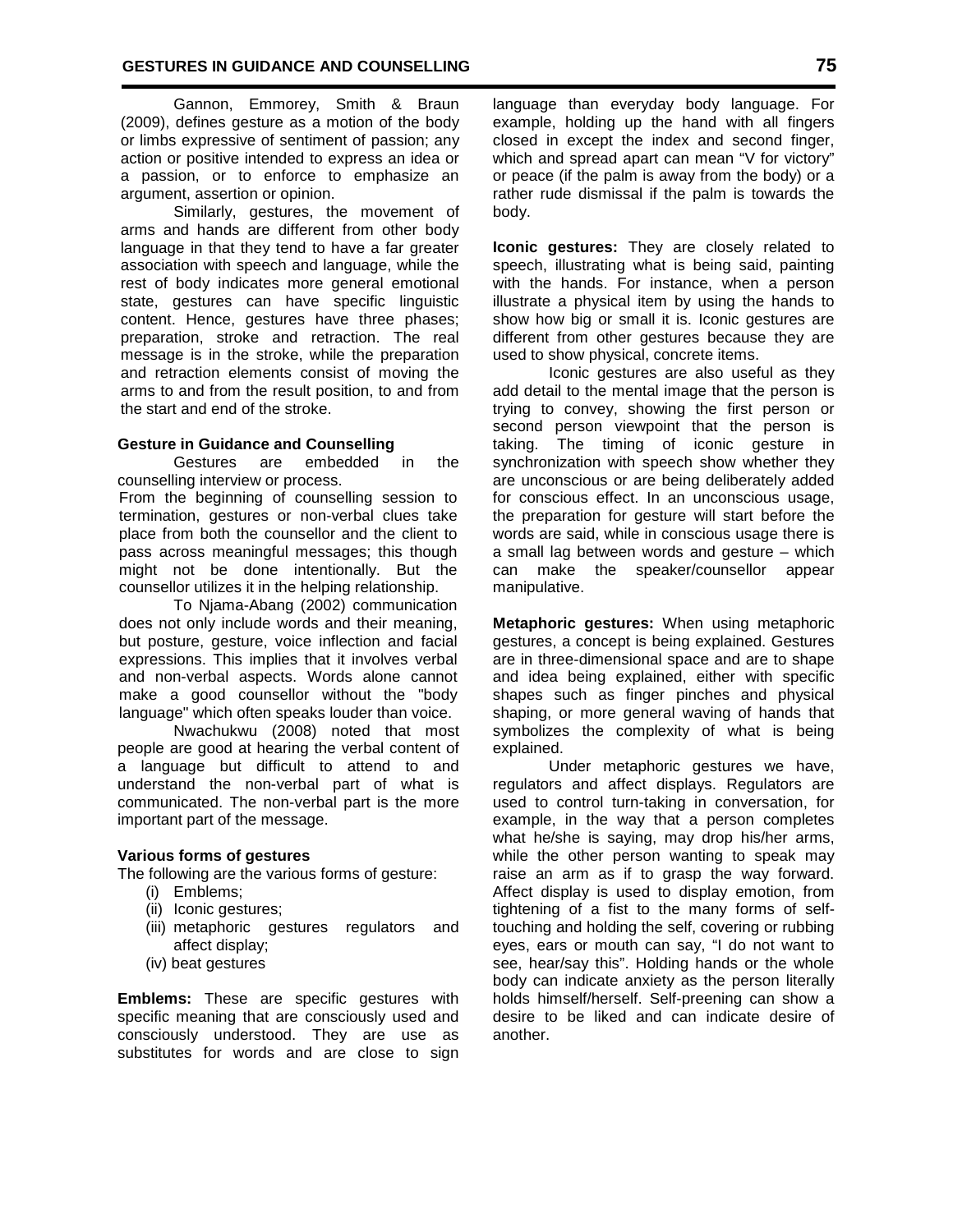**Beat gestures:** Beat gestures are rhythmic beating of a finger, hand or arm. They can be as short as single beat or as long as needed to make a particular point. A beat is a strike that creates emphasis and grabs attention. A short and single beat can mark an important point in a conversation, while repeated beats can hammer home a critical concept.

### **Uses and application of various forms of gestures in counselling<br>According to Nova**

According to Nova Southeastern University (retrieved 15-07-2012), non-verbal gestures are what your recipient sees, even before a single word is heard. These symbolic messages can be a visual representation of feelings, but your words convey a different message. Using non-verbal cues help express meaning, navigate difficult situations and build a better relationship for counsellor and client in a counselling setting. In line with this, the Department of Work and Organizational Psychology (2007) in a study on gesture concluded that, non-verbal behaviours play an integral role in physician – patient relations. A physician or counsellor or conscientizer who uses positive forms of non-verbal communication techniques increases client's satisfaction. However, the study did state that the physician's personal attributes plays a role in the process of counselling.

The application of emblems form of gestures in a counselling situation is seen in the body posture and gesture which reveal whether the counsellor or counselee is interested in the conversation or talk. Thus where there is an agreement in the subject at hand, the body posture of counsellor or client will be erect and confident, or the counsellor may give the client a "thumbs up" for approval. However a pause can also portray a sign of hesitance or uneasiness in certain situations. The facial expressions and eyes are monitored during counselling interview or section conveying different attitude and emotions to the client.

The iconic form of gesture in a counselling setting is use to communicate non verbal information to the client and how the recipient receives the information. Here, the intensity, timing, pace and sounds that convey understanding are "read" by client in addition to the words that the counsellor or concientizer may use. The client will decipher and analyze the

visual observations and combine those with the verbal words to see if there are inconsistence. Where the feedback is positive, it creates good rapport and confidentiality in client and counsellor relationship.

Metaphoric gestures can be apply in a setting in its non-verbal communication technique to transfer information through face-to-face assisting of the client in need of help. In counselling interview, a normal pause and stuttering are normal, but some will decipher the pause as deceit. In addition, squirning and eye shifting are apparent signs of a client lying, but a pathological liar is able to maintain constant eye contact. Also in a situation where the client is anxious or tense up, the counsellor would apply therapeutic interventions to calm the clients' fear and emotions. The uses and applications of beat gestures in counselling situation help the counsellor the draws the attention of the client to the main issue in question and the important point in a conversation or interviewing section.

Summarily, for the counsellor to achieve an immediate connection with client by breaking the net between counsellor and client in counselling section using gestures should combine direct eye contact with a warm smile. Keep his/her movements and gestures to a minimum during the first stage of interview – beginning stage. This will help client get acquainted to counsellor or conscientizer. Also the counsellor shoud apply his/her ability to usually communicate ideas through gestures and other forms of body expression to enhance not just the counselling section but the overall effectiveness of his skills and experiences as a therapist as well as the total personality of the person and message.

### **The pedagogical/andragogical implications of gestures in counselling**

Pedagogy is used to refer to the art or profession of teaching. While andragogy is the art and science of helping adults learn. Reischmann (2005) defined andragogy as the science of lifelong and lifewide education/learning of adults. Adult education is focused on the practice of the educational learning of adults.

Knowles (1995) provided the most articulate expression and understanding of androgogy from the American perspective. The structure of the theory is comprised of two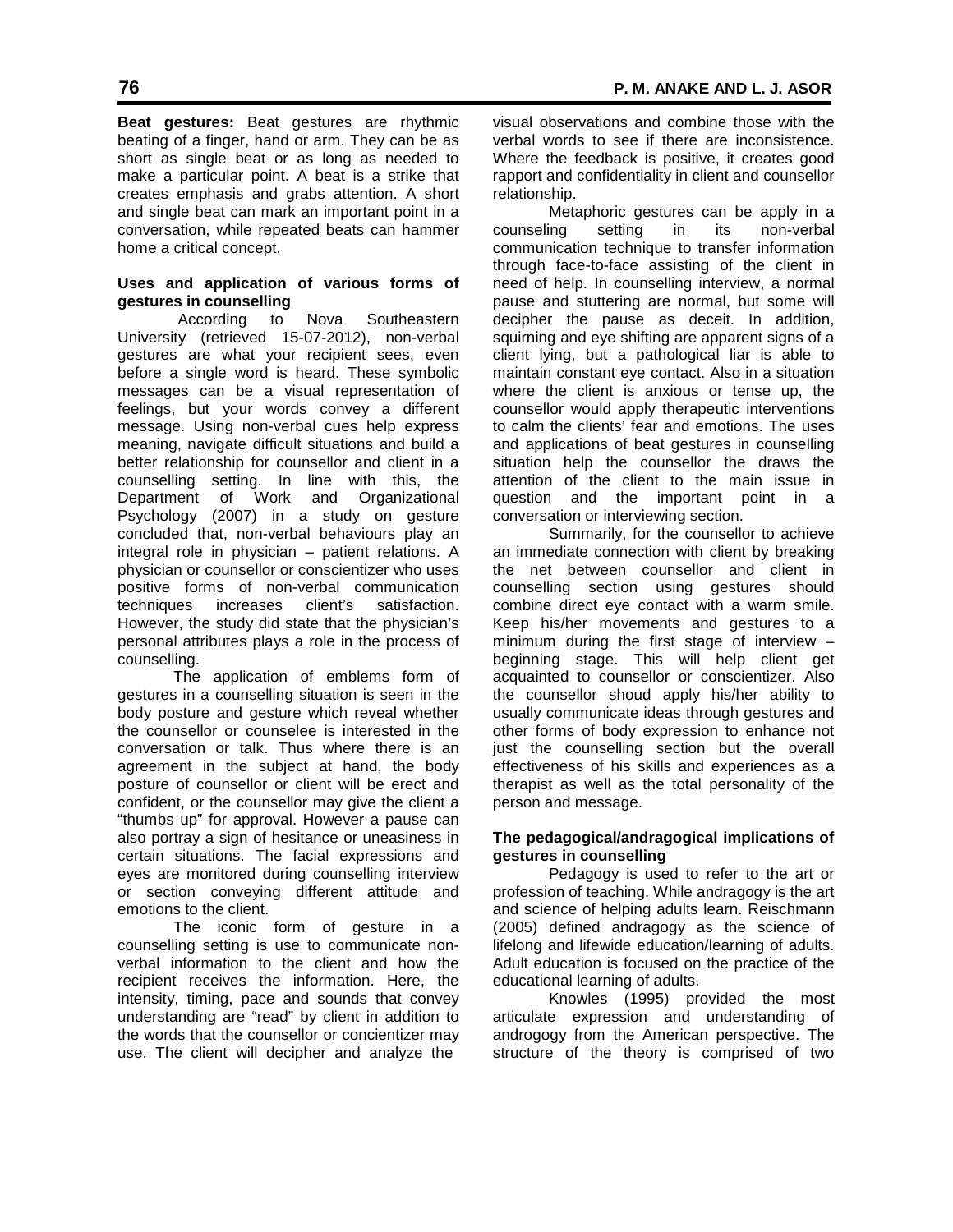conceptual foundations: the learning theory and design theory. The learning theory is based upon the adult and his/her desire to become and/or to express themselves as a capable human being. While conceptual foundation of the design theory is based in a process, and is not dependent upon a body of content, but help the learner acquire whatever content is needed.

On this basis, the pedagogical and adrogogical implications of gesture in counselling are:

- 1. In counselling setting the learner or adult or client need to know reason that make sense to them, for whatever they need to learn. Gestures strength their understanding of the counsellor's verbal message.
- 2. The client or adult learner in counselling section have a deep need to be self directing and take responsibility for themselves. Gestures technique used by counselling help pain vivid pictures in the clients' minds.
- 3. Adults or learners or clients enter a learning activity with a quality and volume of experience that is a resource for their own and others' learning. Here, gestures technique convey ones' feelings and attitudes more clearly than what he/she say.
- 4. In teaching and learning situation, the adult learner or client as the case may be is ready to learn when they experience a need to know, or be able to do, something to perform more effectively in some aspect of their life. Purposeful gestures are good outlet for the nervous energy inherent in a speaking situation or counselling section.
- 5. Another implication is that adults' or clients orientation to counselling is around life situations that are task, issue or problem-centred, for which they seek solutions. Gestures in counselling situation enhance clients' attentiveness and memory retention.
- 6. Clients or adult learners are motivated much more internally than externally. The<br>implication for counseling using implication for counseling gestures technique is to help counsellor indicate the response he/she seek from clients or adult learners. Similarly gestures provide visual

supports when the counsellor address a large number of people and the entire group may not see the counsellors' eyes.

### **CONCLUSION**

This paper traced the historical development of guidance and counselling, and went on to define terms like guidance, counselling, and gesture. Gestures in guidance and counselling and its implications was quite clarified by explaining various forms of gestures that are inter-twined with the technique of gesture or non-verbal cue.

The method of conducting an interview will be influenced to a large extent by the purpose of the interview. Some interviews are directed towards obtaining information, some primarily towards giving help, most involve a combination of the two. The aim is to obtain knowledge of the problem to be solved and sufficient understanding of the person to be helped and of the situation so that the problem can be resolved effectively. This can only be achieved by the counsellor's competence in the use of the various forms of gestures in counselling, especially his effective understanding and use of client's gestures in the counselling relationship.

### **REFERENCES**

- Thad Starner, Alex Pentland. Visual recognition of American sign language using hidden markov models. Massachusetts Institute of Technology.
- Kendon, Adam., 2004. Gesture, visible action as utterance. Cambridge: Cambridge University Press.
- A a b c XaJ, Gannon, P. J., Emmorey, K., Smith, J. F. and Braun, A. R., 2009. Symbolic gestures and spoken language are process by a common neural system. proc Nati Acad Sci USA.
- Anagbogu, M. A., 1991. "Individual Counselling: The Nigerian Perspective". **In** Guidance and Counselling A Realistic Approach. (pp. 80 - 88). Owerri: International Universities Press. Boston: Houghton Mifflin Co. Calabar University of Calabar Press.